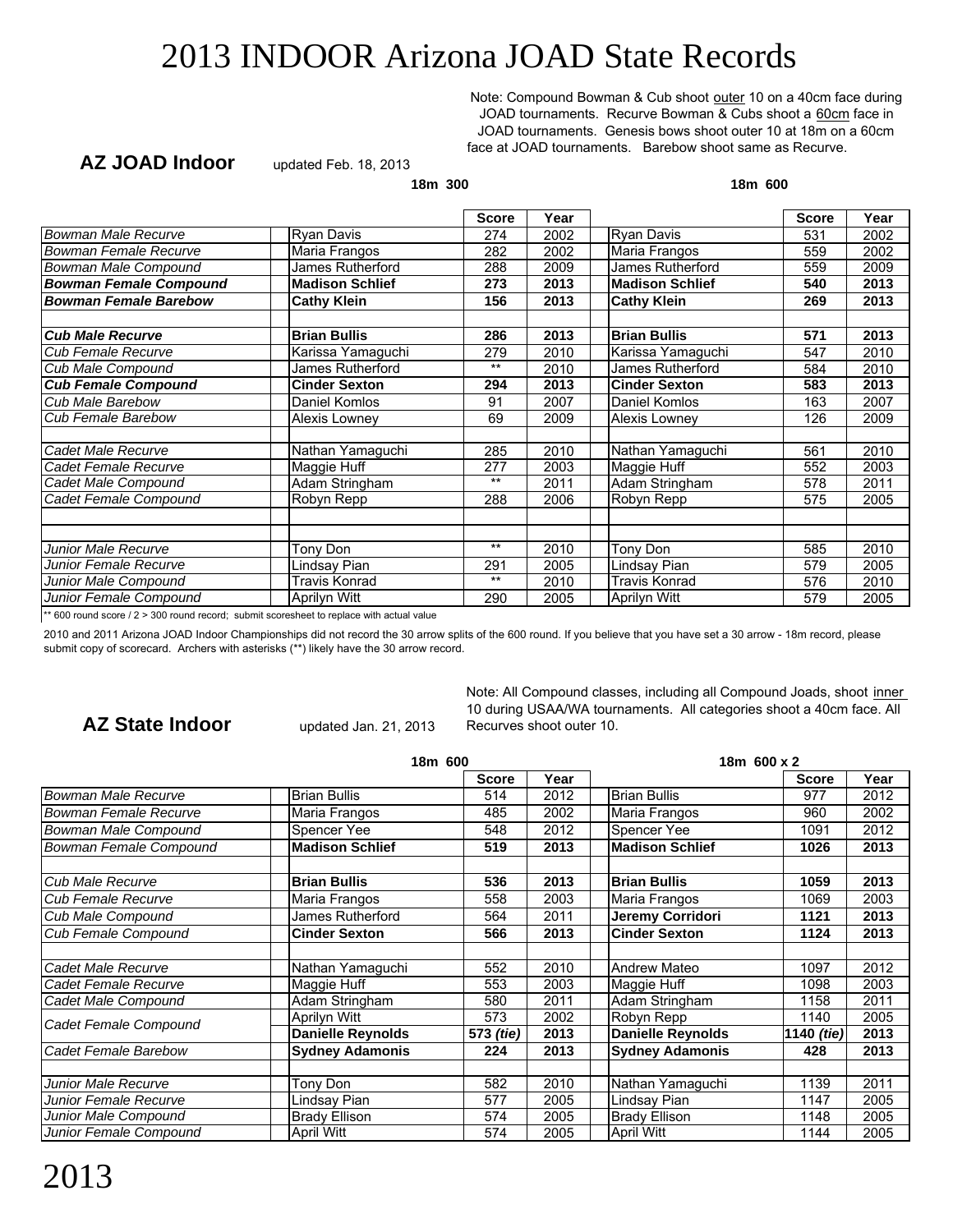Note: Compound Bowman & Cub shoot outer 10 on a 40cm face during JOAD tournaments. Recurve Bowman & Cubs shoot a 60cm face in JOAD tournaments. Genesis bows shoot outer 10 at 18m on a 60cm face at JOAD tournaments

#### **Score Year Score Year** 274 | 2002 | | Ryan Davis | 531 | 2002 282 2002 Maria Frangos 1959 2002<br>288 2009 James Rutherford 559 2009 288 2009 James Rutherford 559 2009<br>\*\* 2011 Cinder Sexton 532 2011 Cinder Sexton *Bowman Male Genesis* **Michael Adams 69 2012 Michael Adams 126 2012** 69 2009 Alexis Lowney 126 2009 2004 Ryan Davis<br>279 2010 Karissa Yamaguchi 1947 2010 279 2010 547 2010 \*\* 2010 James Rutherford 584 2010<br>289 2004 Kerry Wais 577 2004 **Kerry Wais** 285 | 2010 | Nathan Yamaguchi | 561 | 2010 277 | 2003 | Maggie Huff | 552 | 2003  $**$  | 2011 | Adam Stringham | 578 | 2011 288 2006 Robyn Repp 1 575 2005 *Cadet Male Genesis* **Jason Thompson 211 2012 Jason Thompson 421 2012** \*\* | 2010 | Tony Don | 585 | 2010 291 | 2005 | Lindsay Pian | 579 | 2005 \*\* 2010 Travis Konrad 576 2010<br>290 2005 Aprilyn Witt 579 2005 290 | 2005 | Aprilyn Witt | 579 | 2005 **18m 300 18m 600** *Bowman Male Recurve* | Ryan Davis **Bowman Female Recurve | Maria Frangos** *Bowman Male Compound* James Rutherford James Rutherford **Bowman Female Compound Cinder Sexton Cub Female Barebow** Alexis Lowney **Cub Male Recurve Ryan Davis**<br> **Cub Female Recurve Recurve Ryan Racissa Yamaguchi Cub Female Recurve** *Cub Male Compound* James Rutherford James Rutherford **Cub Female Compound Cadet Male Recurve** Nathan Yamaguchi **Cadet Female Recurve Naggie Huff Cadet Male Compound** Adam Stringham *Cadet Female Compound* | Robyn Repp *Junior Male Recurve* The Tony Don *Junior Female Recurve* | Lindsay Pian *Junior Male Compound* | Travis Konrad *Junior Female Compound* | Aprilyn Witt

\*\* 600 round score / 2 > 300 round record; submit scoresheet to replace with actual value

**2010 and 2011 Arizona JOAD Indoor Championships did not record the 30 arrow splits of the 600 round. If you believe that you have set a 30 arrow - 18m record, please submit copy of scorecard. Archers with asterisks (\*\*) likely have the 30 arrow record.**

#### **AZ State Indoor**

**AZ JOAD Indoor**

updated Jan. 23, 2012

updated Feb. 3, 2012

Note: All Compound classes, including all Compound Joads, shoot inner 10 during USAA/WA tournaments. All categories shoot a 40cm face. All Recurves shoot outer 10.

|                            | 18m 600              |              |      | 18m 600 x 2          |              |      |
|----------------------------|----------------------|--------------|------|----------------------|--------------|------|
|                            |                      | <b>Score</b> | Year |                      | <b>Score</b> | Year |
| <b>Bowman Male Recurve</b> | <b>Brian Bullis</b>  | 514          | 2012 | <b>Brian Bullis</b>  | 977          | 2012 |
| Bowman Female Recurve      | Maria Frangos        | 485          | 2002 | Maria Frangos        | 960          | 2002 |
| Bowman Male Compound       | <b>Spencer Yee</b>   | 548          | 2012 | <b>Spencer Yee</b>   | 1091         | 2012 |
| Bowman Female Compound     | Cinder Sexton        | 507          | 2011 | Anna Frangos         | 996          | 2003 |
|                            |                      |              |      |                      |              |      |
| Cub Male Recurve           | Ryan Davis           | 518          | 2003 | <b>Ryan Davis</b>    | 1031         | 2003 |
| <b>Cub Female Recurve</b>  | Maria Frangos        | 558          | 2003 | Maria Frangos        | 1069         | 2003 |
| Cub Male Compound          | James Rutherford     | 564          | 2011 | James Rutherford     | 1117         | 2011 |
| Cub Female Compound        | Robyn Repp           | 538          | 2004 | Robin Repp           | 1095         | 2004 |
|                            |                      |              |      |                      |              |      |
| Cadet Male Recurve         | Nathan Yamaquchi     | 552          | 2010 | <b>Andrew Mateo</b>  | 1097         | 2012 |
| Cadet Female Recurve       | Maggie Huff          | 553          | 2003 | Maggie Huff          | 1098         | 2003 |
| Cadet Male Compound        | Adam Stringham       | 580          | 2011 | Adam Stringham       | 1158         | 2011 |
| Cadet Female Compound      | Aprilyn Witt         | 573          | 2002 | Robyn Repp           | 1140         | 2005 |
|                            |                      |              |      |                      |              |      |
| Junior Male Recurve        | Tony Don             | 582          | 2010 | Nathan Yamaguchi     | 1139         | 2011 |
| Junior Female Recurve      | Lindsay Pian         | 577          | 2005 | Lindsay Pian         | 1147         | 2005 |
| Junior Male Compound       | <b>Brady Ellison</b> | 574          | 2005 | <b>Brady Ellison</b> | 1148         | 2005 |
| Junior Female Compound     | April Witt           | 574          | 2005 | <b>April Witt</b>    | 1144         | 2005 |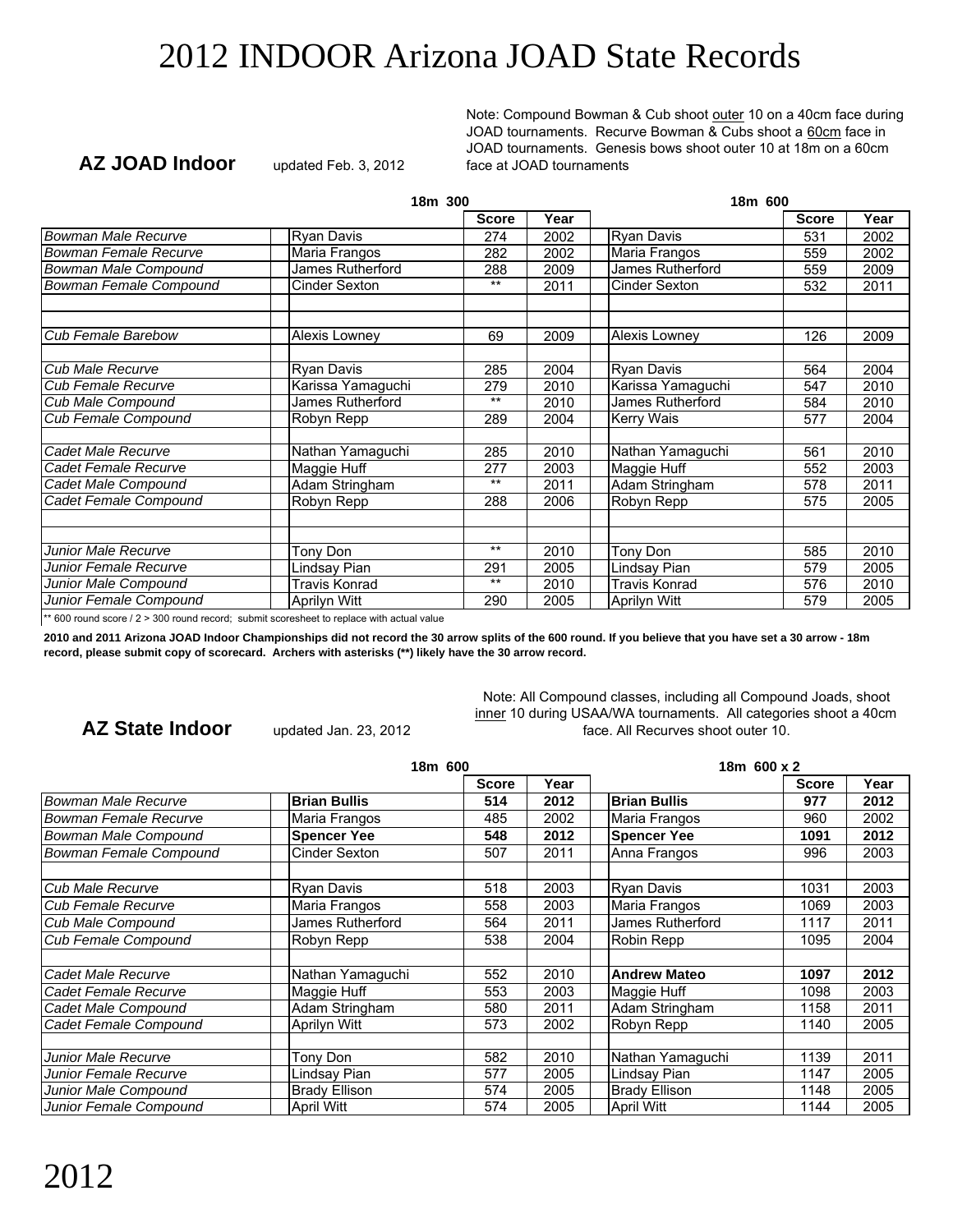### **AZ JOAD Indoor**

|                              | 18m 300               |              |      | 18m 600               |              |      |
|------------------------------|-----------------------|--------------|------|-----------------------|--------------|------|
|                              |                       | <b>Score</b> | Year |                       | <b>Score</b> | Year |
| <b>Bowman Male Recurve</b>   | <b>Ryan Davis</b>     | 274          | 2002 | <b>Ryan Davis</b>     | 531          | 2002 |
| <b>Bowman Female Recurve</b> | Maria Frangos         | 282          | 2002 | Maria Frangos         | 559          | 2002 |
| Bowman Male Compound         | James Rutherford      | 288          | 2009 | James Rutherford      | 559          | 2009 |
| Bowman Female Compound       | <b>Cinder Sexton</b>  | $***$        | 2011 | <b>Cinder Sexton</b>  | 532          | 2011 |
| <b>Cub Female Barebow</b>    | Alexis Lowney         | 69           | 2009 | Alexis Lowney         | 126          | 2009 |
| Cub Male Recurve             | <b>Ryan Davis</b>     | 285          | 2004 | <b>Ryan Davis</b>     | 564          | 2004 |
| <b>Cub Female Recurve</b>    | Karissa Yamaguchi     | 279          | 2010 | Karissa Yamaguchi     | 547          | 2010 |
| Cub Male Compound            | James Rutherford      | $***$        | 2010 | James Rutherford      | 584          | 2010 |
| Cub Female Compound          | Robyn Repp            | 289          | 2004 | <b>Kerry Wais</b>     | 577          | 2004 |
| Cadet Male Recurve           | Nathan Yamaguchi      | 285          | 2010 | Nathan Yamaguchi      | 561          | 2010 |
| Cadet Female Recurve         | Maggie Huff           | 277          | 2003 | Maggie Huff           | 552          | 2003 |
| Cadet Male Compound          | <b>Adam Stringham</b> | $***$        | 2011 | <b>Adam Stringham</b> | 578          | 2011 |
| Cadet Female Compound        | Robyn Repp            | 288          | 2006 | Robyn Repp            | 575          | 2005 |
|                              |                       | $***$        |      |                       |              |      |
| Junior Male Recurve          | Tony Don              |              | 2010 | Tony Don              | 585          | 2010 |
| Junior Female Recurve        | Lindsay Pian          | 291          | 2005 | Lindsay Pian          | 579          | 2005 |
| Junior Male Compound         | Travis Konrad         | $***$        | 2010 | Travis Konrad         | 576          | 2010 |
| Junior Female Compound       | Aprilyn Witt          | 290          | 2005 | <b>Aprilyn Witt</b>   | 579          | 2005 |

 $**$  600 round score / 2 > 300 round record; submit scoresheet to replace with actual value

|                            | 18m 600                 |              |      | 18m 600 x 2             |              |      |  |
|----------------------------|-------------------------|--------------|------|-------------------------|--------------|------|--|
|                            |                         | <b>Score</b> | Year |                         | <b>Score</b> | Year |  |
| <b>Bowman Male Recurve</b> | Mack Huff               | 453          | 2004 | Phillip Cannon II       | 883          | 2003 |  |
| Bowman Female Recurve      | Maria Frangos           | 485          | 2002 | Maria Frangos           | 960          | 2002 |  |
| Bowman Male Compound       | <b>Brian Bullis</b>     | 535          | 2011 | <b>Brian Bullis</b>     | 1070         | 2011 |  |
| Bowman Female Compound     | <b>Cinder Sexton</b>    | 507          | 2011 | Anna Frangos            | 996          | 2003 |  |
|                            |                         |              |      |                         |              |      |  |
| Cub Male Recurve           | Ryan Davis              | 518          | 2003 | <b>Ryan Davis</b>       | 1031         | 2003 |  |
| <b>Cub Female Recurve</b>  | Maria Frangos           | 558          | 2003 | Maria Frangos           | 1069         | 2003 |  |
| Cub Male Compound          | <b>James Rutherford</b> | 564          | 2011 | <b>James Rutherford</b> | 1117         | 2011 |  |
| Cub Female Compound        | Robyn Repp              | 538          | 2004 | Robin Repp              | 1095         | 2004 |  |
|                            |                         |              |      |                         |              |      |  |
| Cadet Male Recurve         | Nathan Yamaguchi        | 552          | 2010 | <b>Ryan Davis</b>       | 1087         | 2005 |  |
| Cadet Female Recurve       | Maggie Huff             | 553          | 2003 | Maggie Huff             | 1098         | 2003 |  |
| Cadet Male Compound        | <b>Adam Stringham</b>   | 580          | 2011 | <b>Adam Stringham</b>   | 1158         | 2011 |  |
| Cadet Female Compound      | Aprilyn Witt            | 573          | 2002 | Robyn Repp              | 1140         | 2005 |  |
|                            |                         |              |      |                         |              |      |  |
| <b>Junior Male Recurve</b> | Tony Don                | 582          | 2010 | Nathan Yamaguchi        | 1139         | 2011 |  |
| Junior Female Recurve      | Lindsay Pian            | 577          | 2005 | Lindsay Pian            | 1147         | 2005 |  |
| Junior Male Compound       | <b>Brady Ellison</b>    | 574          | 2005 | <b>Brady Ellison</b>    | 1148         | 2005 |  |
| Junior Female Compound     | April Witt              | 574          | 2005 | April Witt              | 1144         | 2005 |  |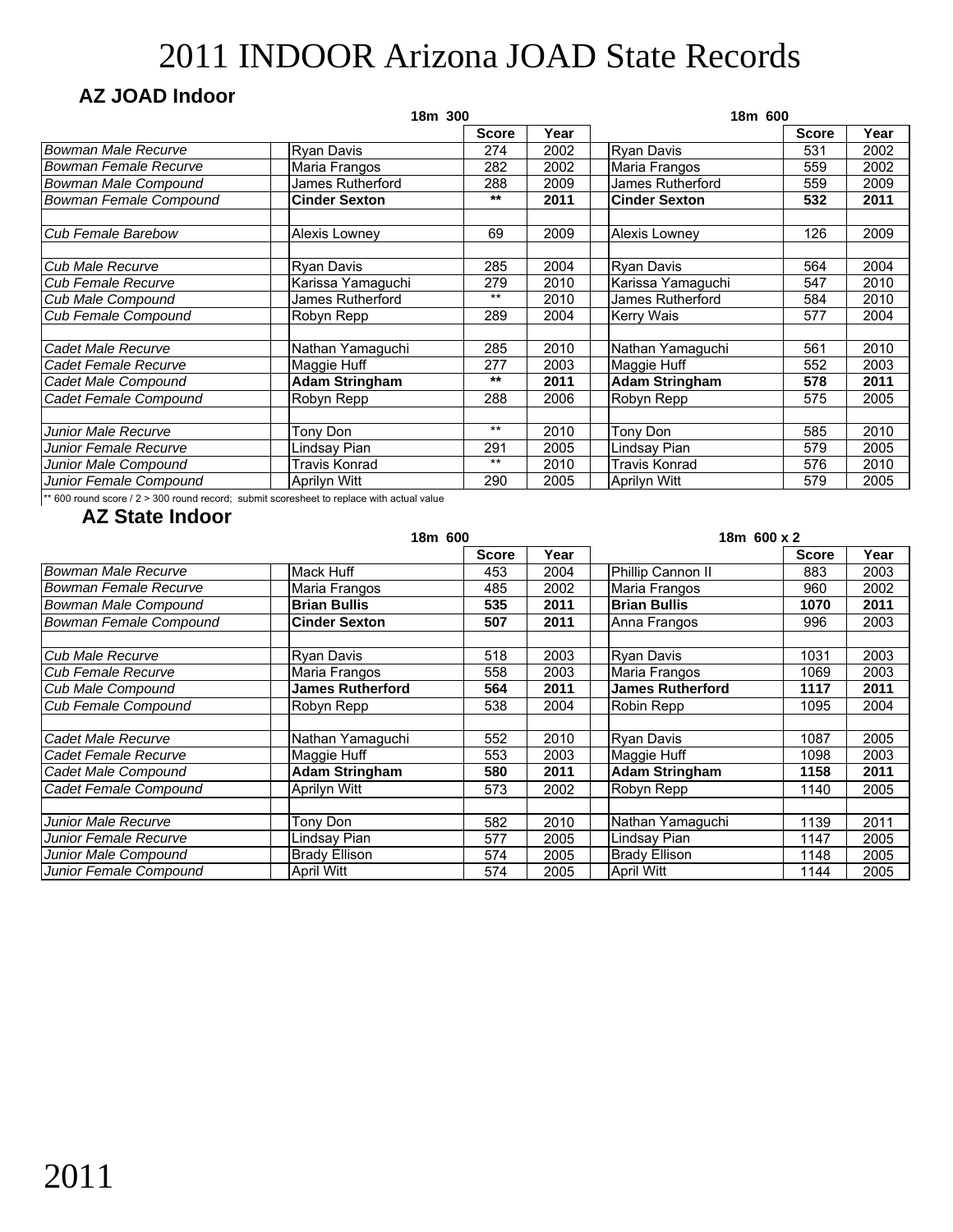### **AZ JOAD Indoor**

|                              | 18m 300                 |              |      | 18m 600                 |              |      |  |
|------------------------------|-------------------------|--------------|------|-------------------------|--------------|------|--|
|                              |                         | <b>Score</b> | Year |                         | <b>Score</b> | Year |  |
| <b>Bowman Male Recurve</b>   | <b>Ryan Davis</b>       | 274          | 2002 | <b>Ryan Davis</b>       | 531          | 2002 |  |
| <b>Bowman Female Recurve</b> | Maria Frangos           | 282          | 2002 | Maria Frangos           | 559          | 2002 |  |
| Bowman Male Compound         | James Rutherford        | 288          | 2009 | James Rutherford        | 559          | 2009 |  |
| Bowman Female Compound       | Anna Frangos            | 253          | 2006 | Anna Frangos            | 501          | 2006 |  |
| Cub Female Barebow           | Alexis Lowney           | 69           | 2009 | Alexis Lowney           | 126          | 2009 |  |
| Cub Male Recurve             | Ryan Davis              | 285          | 2004 | <b>Ryan Davis</b>       | 564          | 2004 |  |
| <b>Cub Female Recurve</b>    | Karissa Yamaguchi       | 279          | 2010 | Karissa Yamaguchi       | 547          | 2010 |  |
| <b>Cub Male Compound</b>     | <b>James Rutherford</b> | $***$        | 2010 | <b>James Rutherford</b> | 584          | 2010 |  |
| Cub Female Compound          | Robyn Repp              | 289          | 2004 | <b>Kerry Wais</b>       | 577          | 2004 |  |
| Cadet Male Recurve           | Nathan Yamaguchi        | 285          | 2010 | Nathan Yamaguchi        | 561          | 2010 |  |
| Cadet Female Recurve         | Maggie Huff             | 277          | 2003 | Maggie Huff             | 552          | 2003 |  |
| Cadet Male Compound          | <b>Brady Ellison</b>    | 288          | 2004 | <b>Brady Ellison</b>    | 575          | 2004 |  |
| Cadet Female Compound        | Robyn Repp              | 288          | 2006 | Robyn Repp              | 575          | 2005 |  |
| Junior Male Recurve          | <b>Tony Don</b>         | $***$        | 2010 | <b>Tony Don</b>         | 585          | 2010 |  |
| Junior Female Recurve        | Lindsay Pian            | 291          | 2005 | Lindsay Pian            | 579          | 2005 |  |
| Junior Male Compound         | <b>Travis Konrad</b>    | $***$        | 2010 | <b>Travis Konrad</b>    | 576          | 2010 |  |
| Junior Female Compound       | <b>Aprilyn Witt</b>     | 290          | 2005 | Aprilyn Witt            | 579          | 2005 |  |

\*\* 600 round score / 2 > 300 round record; submit scoresheet to replace with actual value

|                              | 18m 600                 |              |      | 18m 600 x 2             |              |      |
|------------------------------|-------------------------|--------------|------|-------------------------|--------------|------|
|                              |                         | <b>Score</b> | Year |                         | <b>Score</b> | Year |
| <b>Bowman Male Recurve</b>   | Mack Huff               | 453          | 2004 | Phillip Cannon II       | 883          | 2003 |
| <b>Bowman Female Recurve</b> | Maria Frangos           | 485          | 2002 | Maria Frangos           | 960          | 2002 |
| Bowman Male Compound         | Colt Van Patter         | 526          | 2008 | <b>Brian Bullis</b>     | 1041         | 2010 |
| Bowman Female Compound       | Anna Frangos            | 506          | 2003 | Anna Frangos            | 996          | 2003 |
| Cub Male Recurve             | Rvan Davis              | 518          | 2003 | Ryan Davis              | 1031         | 2003 |
| <b>Cub Female Recurve</b>    | Maria Frangos           | 558          | 2003 | Maria Frangos           | 1069         | 2003 |
| Cub Male Compound            | <b>James Rutherford</b> | 559          | 2010 | <b>James Rutherford</b> | 1110         | 2010 |
| Cub Female Compound          | Robyn Repp              | 538          | 2004 | Robin Repp              | 1095         | 2004 |
|                              |                         |              |      |                         |              |      |
| Cadet Male Recurve           | Nathan Yamaguchi        | 552          | 2010 | <b>Ryan Davis</b>       | 1087         | 2005 |
| Cadet Female Recurve         | Maggie Huff             | 553          | 2003 | Maggie Huff             | 1098         | 2003 |
| Cadet Male Compound          | <b>Adam Stringham</b>   | 560          | 2010 | <b>Adam Stringham</b>   | 1116         | 2010 |
| Cadet Female Compound        | Aprilyn Witt            | 573          | 2002 | Robyn Repp              | 1140         | 2005 |
|                              |                         |              |      |                         |              |      |
| Junior Male Recurve          | <b>Tony Don</b>         | 582          | 2010 | <b>Tony Don</b>         | 1136         | 2010 |
| Junior Female Recurve        | Lindsay Pian            | 577          | 2005 | Lindsay Pian            | 1147         | 2005 |
| Junior Male Compound         | <b>Brady Ellison</b>    | 574          | 2005 | <b>Brady Ellison</b>    | 1148         | 2005 |
| Junior Female Compound       | <b>April Witt</b>       | 574          | 2005 | April Witt              | 1144         | 2005 |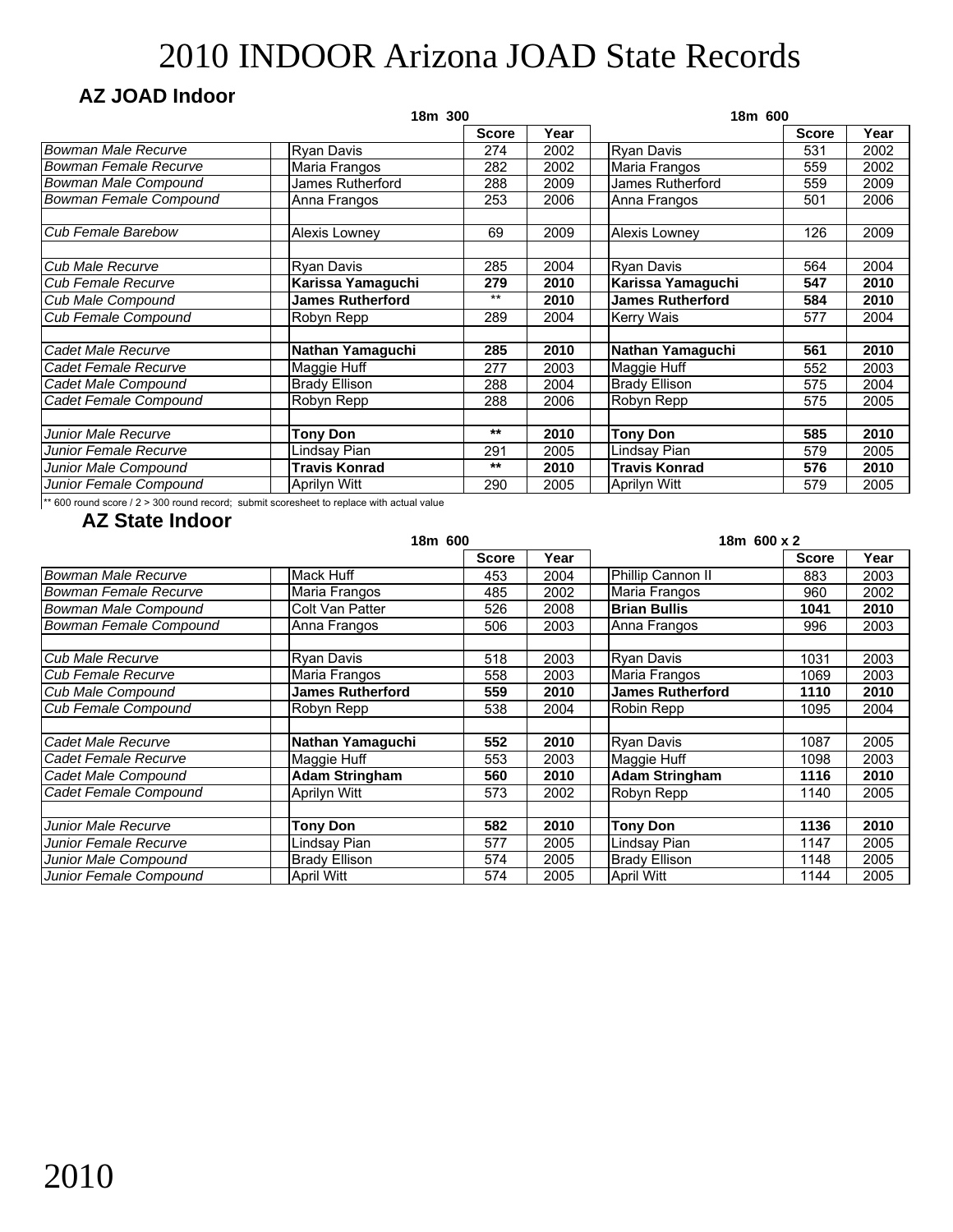### **AZ JOAD Indoor**

|                         |                         |     |      | 18m 600                 |              |      |  |
|-------------------------|-------------------------|-----|------|-------------------------|--------------|------|--|
|                         |                         |     |      |                         | <b>Score</b> | Year |  |
| Bowman Male Recurve     | <b>Ryan Davis</b>       | 274 | 2002 | <b>Ryan Davis</b>       | 531          | 2002 |  |
| Bowman Female Recurve   | Maria Frangos           | 282 | 2002 | Maria Frangos           | 559          | 2002 |  |
| Bowman Male Compound    | <b>James Rutherford</b> | 288 | 2009 | <b>James Rutherford</b> | 559          | 2009 |  |
| Bowman Female Compound  | Anna Frangos            | 253 | 2006 | Anna Frangos            | 501          | 2006 |  |
| Cub Female Barebow      | <b>Alexis Lowney</b>    | 69  | 2009 | <b>Alexis Lowney</b>    | 126          | 2009 |  |
| <b>Cub Male Recurve</b> | Ryan Davis              | 285 | 2004 | Ryan Davis              | 564          | 2004 |  |
| Cub Female Recurve      | Maria Frangos           | 276 | 2003 | Maria Frangos           | 545          | 2003 |  |
| Cub Male Compound       | <b>Garrison Shipman</b> | 270 | 2009 | <b>Garrison Shipman</b> | 530          | 2009 |  |
| Cub Male Compound       | <b>Colt Van Patter</b>  | 270 | 2009 |                         |              |      |  |
| Cub Female Compound     | Robyn Repp              | 289 | 2004 | <b>Kerry Wais</b>       | 577          | 2004 |  |
| Cadet Male Recurve      | Ryan Davis              | 275 | 2006 | Ryan Davis              | 546          | 2006 |  |
| Cadet Female Recurve    | Maggie Huff             | 277 | 2003 | Maggie Huff             | 552          | 2003 |  |
| Cadet Male Compound     | <b>Brady Ellison</b>    | 288 | 2004 | <b>Brady Ellison</b>    | 575          | 2004 |  |
| Cadet Female Compound   | Robyn Repp              | 288 | 2006 | Robyn Repp              | 575          | 2005 |  |
| Junior Male Recurve     | Ted Harden II           | 288 | 2002 | <b>Brady Ellison</b>    | 565          | 2006 |  |
| Junior Female Recurve   | Lindsay Pian            | 291 | 2005 | Lindsay Pian            | 579          | 2005 |  |
| Junior Male Compound    | <b>Brandon Hunt</b>     | 284 | 2004 | <b>Brandon Hunt</b>     | 573          | 2004 |  |
| Junior Female Compound  | <b>Aprilyn Witt</b>     | 290 | 2005 | Aprilyn Witt            | 579          | 2005 |  |

|                            | 18m 600                |              |      | 18m 600 x 2            |              |      |
|----------------------------|------------------------|--------------|------|------------------------|--------------|------|
|                            |                        | <b>Score</b> | Year |                        | <b>Score</b> | Year |
| <b>Bowman Male Recurve</b> | Mack Huff              | 453          | 2004 | Phillip Cannon II      | 883          | 2003 |
| Bowman Female Recurve      | Maria Frangos          | 485          | 2002 | Maria Frangos          | 960          | 2002 |
| Bowman Male Compound       | Colt Van Patter        | 526          | 2008 | <b>Colt Van Patter</b> | 1038         | 2008 |
| Bowman Female Compound     | Anna Frangos           | 506          | 2003 | Anna Frangos           | 996          | 2003 |
| Cub Male Recurve           | Ryan Davis             | 518          | 2003 | Ryan Davis             | 1031         | 2003 |
| <b>Cub Female Recurve</b>  | Maria Frangos          | 558          | 2003 | Maria Frangos          | 1069         | 2003 |
| <b>Cub Male Compound</b>   | <b>Colt Van Patter</b> | 550          | 2009 | <b>Colt Van Patter</b> | 1095         | 2009 |
| Cub Female Compound        | Robyn Repp             | 538          | 2004 | Robin Repp             | 1095         | 2004 |
|                            |                        |              |      |                        |              |      |
| Cadet Male Recurve         | Ryan Davis             | 547          | 2005 | Ryan Davis             | 1087         | 2005 |
| Cadet Female Recurve       | Maggie Huff            | 553          | 2003 | Maggie Huff            | 1098         | 2003 |
| Cadet Male Compound        | <b>Matt Bullard</b>    | 552          | 2008 | <b>Matt Bullard</b>    | 1096         | 2008 |
| Cadet Female Compound      | Aprilyn Witt           | 573          | 2002 | Robyn Repp             | 1140         | 2005 |
|                            |                        |              |      |                        |              |      |
| Junior Male Recurve        | Tony Don               | 551          | 2008 | Tony Don               | 1101         | 2008 |
| Junior Female Recurve      | Lindsay Pian           | 577          | 2005 | Lindsay Pian           | 1147         | 2005 |
| Junior Male Compound       | <b>Brady Ellison</b>   | 574          | 2005 | <b>Brady Ellison</b>   | 1148         | 2005 |
| Junior Female Compound     | <b>April Witt</b>      | 574          | 2005 | April Witt             | 1144         | 2005 |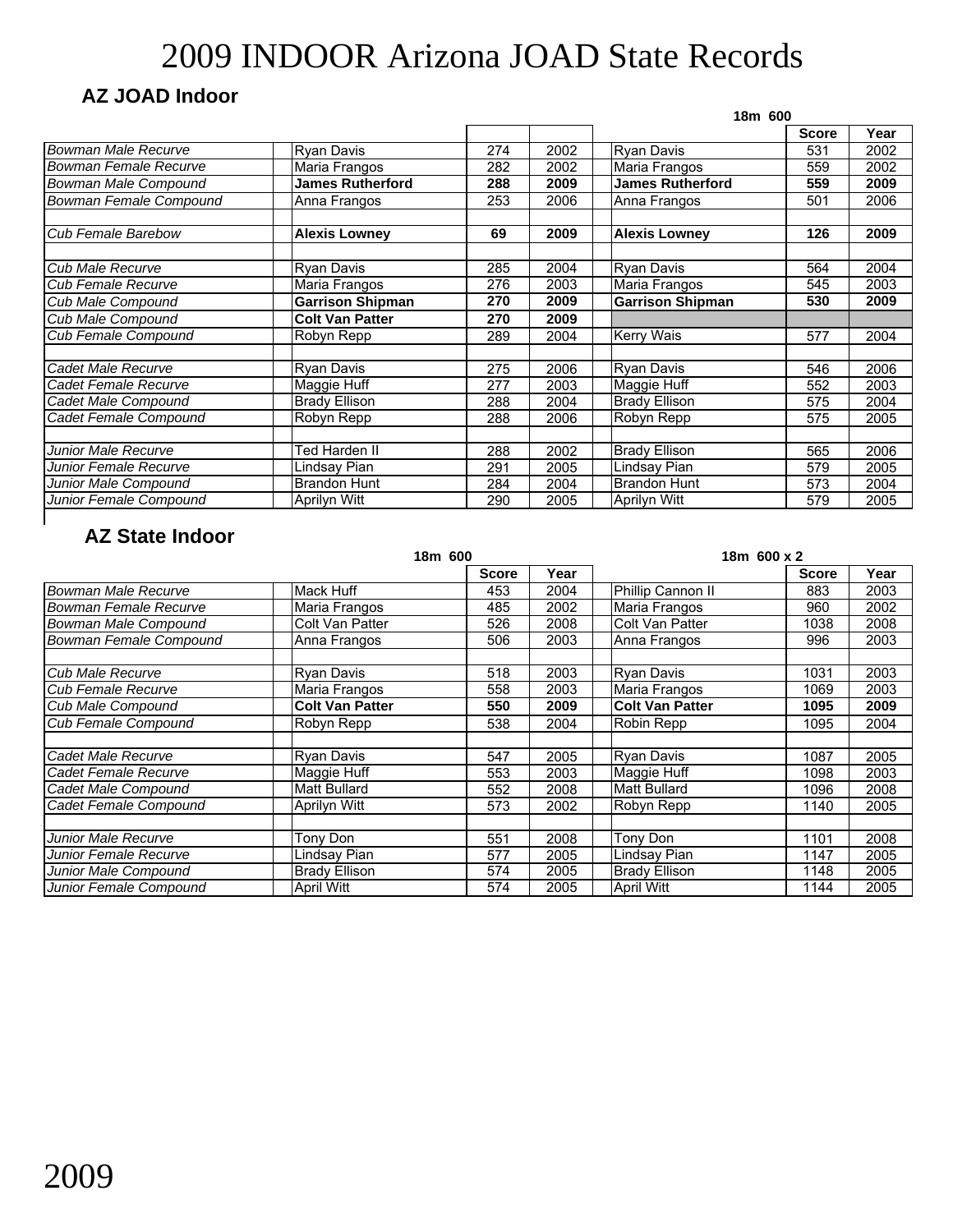### **AZ JOAD Indoor**

|                             |                      | 18m 600 |      |                      |              |      |
|-----------------------------|----------------------|---------|------|----------------------|--------------|------|
|                             |                      |         |      |                      | <b>Score</b> | Year |
| Bowman Male Recurve         | Ryan Davis           | 274     | 2002 | <b>Ryan Davis</b>    | 531          | 2002 |
| Bowman Female Recurve       | Maria Frangos        | 282     | 2002 | Maria Frangos        | 559          | 2002 |
| <b>Bowman Male Compound</b> | Zachary Rea          | 260     | 2002 | Zachary Rea          | 500          | 2002 |
| Bowman Female Compound      | Anna Frangos         | 253     | 2006 | Anna Frangos         | 501          | 2006 |
| Cub Male Recurve            | Ryan Davis           | 285     | 2004 | <b>Ryan Davis</b>    | 564          | 2004 |
| <b>Cub Female Recurve</b>   | Maria Frangos        | 276     | 2003 | Maria Frangos        | 545          | 2003 |
| Cub Male Compound           | Tyler Baker          | 269     | 2005 | <b>Tyler Baker</b>   | 516          | 2005 |
| <b>Cub Female Compound</b>  | Robyn Repp           | 289     | 2004 | <b>Kerry Wais</b>    | 577          | 2004 |
| Cadet Male Recurve          | Ryan Davis           | 275     | 2006 | <b>Ryan Davis</b>    | 546          | 2006 |
| Cadet Female Recurve        | Maggie Huff          | 277     | 2003 | Maggie Huff          | 552          | 2003 |
| Cadet Male Compound         | <b>Brady Ellison</b> | 288     | 2004 | <b>Brady Ellison</b> | 575          | 2004 |
| Cadet Female Compound       | Robyn Repp           | 288     | 2006 | Robyn Repp           | 575          | 2005 |
| Junior Male Recurve         | Ted Harden II        | 288     | 2002 | <b>Brady Ellison</b> | 565          | 2006 |
| Junior Female Recurve       | Lindsay Pian         | 291     | 2005 | Lindsay Pian         | 579          | 2005 |
| Junior Male Compound        | <b>Brandon Hunt</b>  | 284     | 2004 | <b>Brandon Hunt</b>  | 573          | 2004 |
| Junior Female Compound      | Aprilyn Witt         | 290     | 2005 | <b>Aprilyn Witt</b>  | 579          | 2005 |

|                               | 18m 600                |              |      | 18m 600 x 2            |              |      |
|-------------------------------|------------------------|--------------|------|------------------------|--------------|------|
|                               |                        | <b>Score</b> | Year |                        | <b>Score</b> | Year |
| <b>Bowman Male Recurve</b>    | Mack Huff              | 453          | 2004 | Phillip Cannon II      | 883          | 2003 |
| Bowman Female Recurve         | Maria Frangos          | 485          | 2002 | Maria Frangos          | 960          | 2002 |
| <b>Bowman Male Compound</b>   | <b>Colt Van Patter</b> | 526          | 2008 | <b>Colt Van Patter</b> | 1038         | 2008 |
| <b>Bowman Female Compound</b> | Anna Frangos           | 506          | 2003 | Anna Frangos           | 996          | 2003 |
| Cub Male Recurve              | Ryan Davis             | 518          | 2003 | <b>Ryan Davis</b>      | 1031         | 2003 |
| Cub Female Recurve            | Maria Frangos          | 558          | 2003 | Maria Frangos          | 1069         | 2003 |
| <b>Cub Male Compound</b>      | Max Engstrom           | 516          | 2007 | Max Engstrom           | 1027         | 2007 |
| <b>Cub Female Compound</b>    | Robyn Repp             | 538          | 2004 | Robin Repp             | 1095         | 2004 |
|                               |                        |              |      |                        |              |      |
| Cadet Male Recurve            | Ryan Davis             | 547          | 2005 | <b>Ryan Davis</b>      | 1087         | 2005 |
| Cadet Female Recurve          | Maggie Huff            | 553          | 2003 | Maggie Huff            | 1098         | 2003 |
| Cadet Male Compound           | <b>Matt Bullard</b>    | 552          | 2008 | <b>Matt Bullard</b>    | 1096         | 2008 |
| Cadet Female Compound         | Aprilyn Witt           | 573          | 2002 | Robyn Repp             | 1140         | 2005 |
|                               |                        |              |      |                        |              |      |
| Junior Male Recurve           | <b>Tony Don</b>        | 551          | 2008 | <b>Tony Don</b>        | 1101         | 2008 |
| Junior Female Recurve         | Lindsay Pian           | 577          | 2005 | Lindsay Pian           | 1147         | 2005 |
| Junior Male Compound          | <b>Brady Ellison</b>   | 574          | 2005 | <b>Brady Ellison</b>   | 1148         | 2005 |
| Junior Female Compound        | <b>April Witt</b>      | 574          | 2005 | <b>April Witt</b>      | 1144         | 2005 |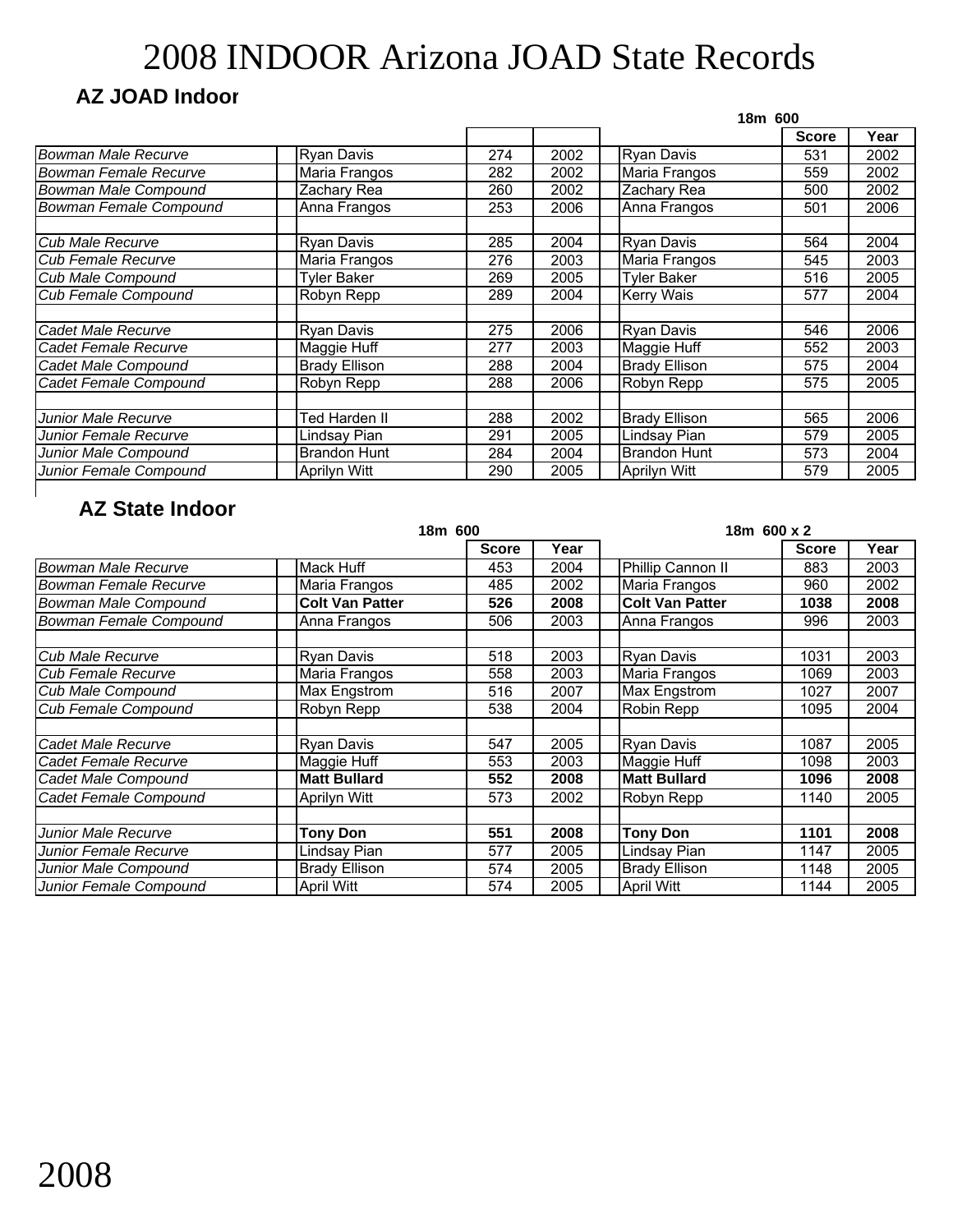### **AZ JOAD Indoor**

|                             |                      |              |      | 18m 300 x 2          |              |      |  |
|-----------------------------|----------------------|--------------|------|----------------------|--------------|------|--|
|                             |                      | <b>Score</b> | Year |                      | <b>Score</b> | Year |  |
| <b>Bowman Male Recurve</b>  | <b>Ryan Davis</b>    | 274          | 2002 | <b>Ryan Davis</b>    | 531          | 2002 |  |
| Bowman Female Recurve       | Maria Frangos        | 282          | 2002 | Maria Frangos        | 559          | 2002 |  |
| <b>Bowman Male Compound</b> | Zachary Rea          | 260          | 2002 | Zachary Rea          | 500          | 2002 |  |
| Bowman Female Compound      | Anna Frangos         | 253          | 2006 | Anna Frangos         | 501          | 2006 |  |
| <b>Cub Male Barebow</b>     | <b>Daniel Komlos</b> | 91           | 2007 | <b>Daniel Komlos</b> | 163          | 2007 |  |
| <b>Cub Male Recurve</b>     | <b>Ryan Davis</b>    | 285          | 2004 | <b>Ryan Davis</b>    | 564          | 2004 |  |
| <b>Cub Female Recurve</b>   | Maria Frangos        | 276          | 2003 | Maria Frangos        | 545          | 2003 |  |
| <b>Cub Male Compound</b>    | <b>Tyler Baker</b>   | 269          | 2005 | <b>Tyler Baker</b>   | 516          | 2005 |  |
| Cub Female Compound         | Robyn Repp           | 289          | 2004 | <b>Kerry Wais</b>    | 577          | 2004 |  |
| Cadet Male Recurve          | <b>Ryan Davis</b>    | 275          | 2006 | <b>Ryan Davis</b>    | 546          | 2006 |  |
| Cadet Female Recurve        | Maggie Huff          | 277          | 2003 | Maggie Huff          | 552          | 2003 |  |
| Cadet Male Compound         | <b>Brady Ellison</b> | 288          | 2004 | <b>Brady Ellison</b> | 575          | 2004 |  |
| Cadet Female Compound       | Robyn Repp           | 288          | 2006 | Robyn Repp           | 575          | 2005 |  |
|                             |                      |              |      |                      |              |      |  |
| Junior Male Recurve         | Fed Harden II        | 288          | 2002 | <b>Brady Ellison</b> | 565          | 2006 |  |
| Junior Female Recurve       | Lindsay Pian         | 291          | 2005 | Lindsay Pian         | 579          | 2005 |  |
| Junior Male Compound        | <b>Brandon Hunt</b>  | 284          | 2004 | <b>Brandon Hunt</b>  | 573          | 2004 |  |
| Junior Female Compound      | Aprilyn Witt         | 290          | 2005 | Aprilyn Witt         | 579          | 2005 |  |

|                               |                      | 18m 600      |      | 18m 600 x 2          |              |      |
|-------------------------------|----------------------|--------------|------|----------------------|--------------|------|
|                               |                      | <b>Score</b> | Year |                      | <b>Score</b> | Year |
| Bowman Male Recurve           | <b>Mack Huff</b>     | 453          | 2004 | Phillip Cannon II    | 883          | 2003 |
| Bowman Female Recurve         | Maria Frangos        | 485          | 2002 | Maria Frangos        | 960          | 2002 |
| <b>Bowman Male Compound</b>   | Zachary Rea          | 494          | 2002 | Zachary Rea          | 971          | 2002 |
| <b>Bowman Female Compound</b> | Anna Frangos         | 506          | 2003 | Anna Frangos         | 996          | 2003 |
| Cub Male Recurve              | <b>Ryan Davis</b>    | 518          | 2003 | <b>Ryan Davis</b>    | 1031         | 2003 |
| Cub Female Recurve            | Maria Frangos        | 558          | 2003 | Maria Frangos        | 1069         | 2003 |
| Cub Male Compound             | <b>Max Engstrom</b>  | 516          | 2007 | <b>Max Engstrom</b>  | 1027         | 2007 |
| <b>Cub Female Compound</b>    | Robyn Repp           | 538          | 2004 | Robin Repp           | 1095         | 2004 |
|                               |                      |              |      |                      |              |      |
| Cadet Male Recurve            | <b>Ryan Davis</b>    | 547          | 2005 | <b>Ryan Davis</b>    | 1087         | 2005 |
| <b>I</b> Cadet Female Recurve | Maggie Huff          | 553          | 2003 | Maggie Huff          | 1098         | 2003 |
| Cadet Male Compound           | <b>Mack Huff</b>     | 547          | 2007 | <b>Mack Huff</b>     | 1088         | 2007 |
| Cadet Female Compound         | Aprilyn Witt         | 573          | 2002 | Robyn Repp           | 1140         | 2005 |
|                               |                      |              |      |                      |              |      |
| Junior Male Recurve           | <b>Tony Don</b>      | 547          | 2007 | <b>Tony Don</b>      | 1086         | 2007 |
| Junior Female Recurve         | Lindsay Pian         | 577          | 2005 | Lindsay Pian         | 1147         | 2005 |
| Junior Male Compound          | <b>Brady Ellison</b> | 574          | 2005 | <b>Brady Ellison</b> | 1148         | 2005 |
| Junior Female Compound        | <b>April Witt</b>    | 574          | 2005 | <b>April Witt</b>    | 1144         | 2005 |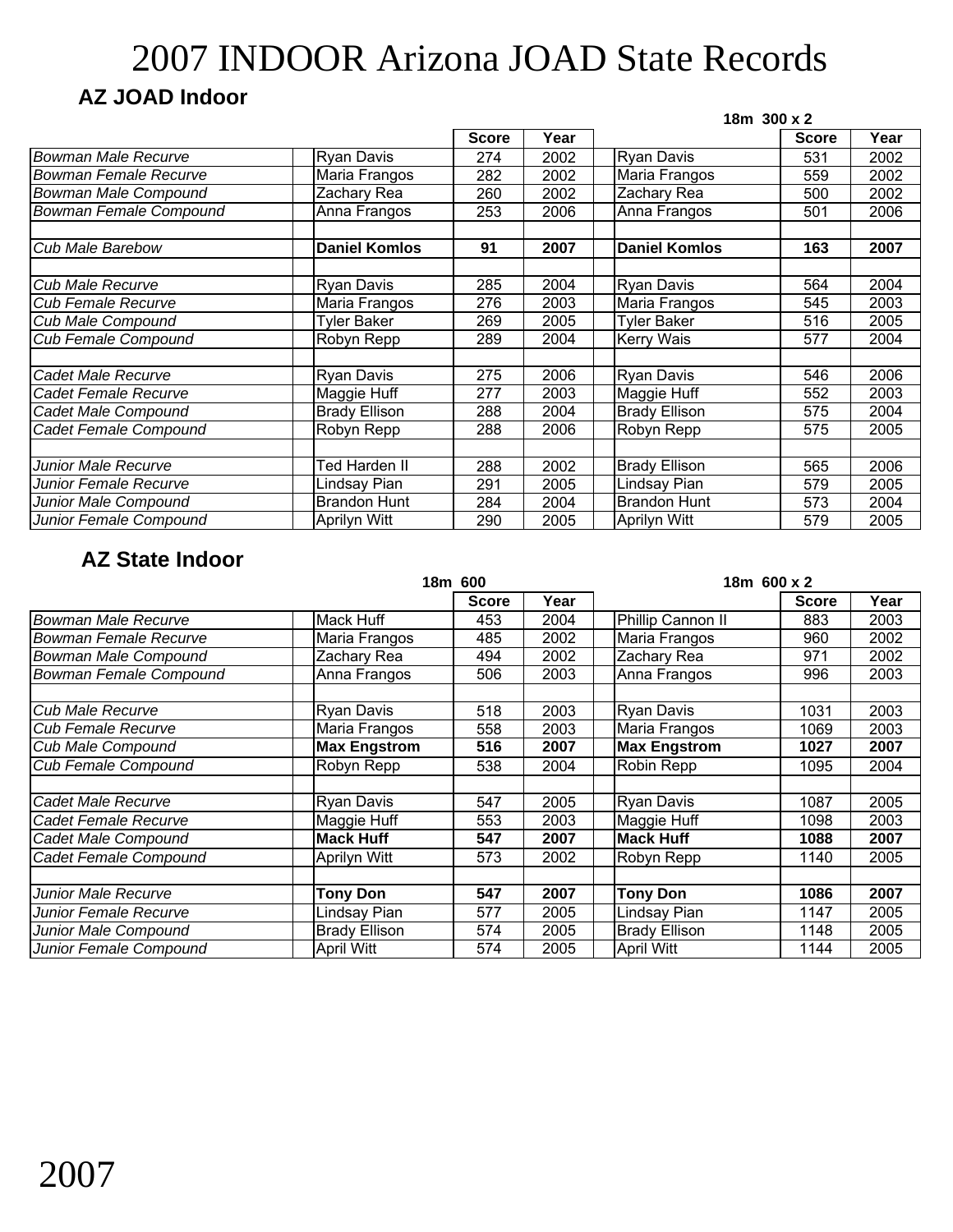### **AZ JOAD Indoor**

|                             |                      |              |      | 18m 600              |              |      |
|-----------------------------|----------------------|--------------|------|----------------------|--------------|------|
|                             |                      | <b>Score</b> | Year |                      | <b>Score</b> | Year |
| <b>Bowman Male Recurve</b>  | <b>Ryan Davis</b>    | 274          | 2002 | <b>Ryan Davis</b>    | 531          | 2002 |
| Bowman Female Recurve       | Maria Frangos        | 282          | 2002 | Maria Frangos        | 559          | 2002 |
| <b>Bowman Male Compound</b> | Zachary Rea          | 260          | 2002 | Zachary Rea          | 500          | 2002 |
| Bowman Female Compound      | <b>Margie Ortega</b> | 253          | 2006 | <b>Margie Ortega</b> | 501          | 2006 |
|                             |                      |              |      |                      |              |      |
| Cub Male Recurve            | <b>Ryan Davis</b>    | 285          | 2004 | <b>Ryan Davis</b>    | 564          | 2004 |
| Cub Female Recurve          | Maria Frangos        | 276          | 2003 | Maria Frangos        | 545          | 2003 |
| Cub Male Compound           | <b>Tyler Baker</b>   | 269          | 2005 | <b>Tyler Baker</b>   | 516          | 2005 |
| <b>Cub Female Compound</b>  | Robyn Repp           | 289          | 2004 | <b>Kerry Wais</b>    | 577          | 2004 |
|                             |                      |              |      |                      |              |      |
| Cadet Male Recurve          | <b>Ryan Davis</b>    | 275          | 2006 | <b>Ryan Davis</b>    | 546          | 2006 |
| Cadet Female Recurve        | Maggie Huff          | 277          | 2003 | Maggie Huff          | 552          | 2003 |
| Cadet Male Compound         | <b>Brady Ellison</b> | 288          | 2004 | <b>Brady Ellison</b> | 575          | 2004 |
| Cadet Female Compound       | <b>Robyn Repp</b>    | 288          | 2006 | Robyn Repp           | 575          | 2005 |
|                             |                      |              |      |                      |              |      |
| Junior Male Recurve         | Ted Harden II        | 288          | 2002 | <b>Brady Ellison</b> | 565          | 2006 |
| Junior Female Recurve       | Lindsay Pian         | 291          | 2005 | Lindsay Pian         | 579          | 2005 |
| Junior Male Compound        | <b>Brandon Hunt</b>  | 284          | 2004 | <b>Brandon Hunt</b>  | 573          | 2004 |
| Junior Female Compound      | Aprilyn Witt         | 290          | 2005 | <b>Aprilyn Witt</b>  | 579          | 2005 |

|                               |                      | 18m 600      |      | 18m 600 x 2          |              |      |
|-------------------------------|----------------------|--------------|------|----------------------|--------------|------|
|                               |                      | <b>Score</b> | Year |                      | <b>Score</b> | Year |
| <b>Bowman Male Recurve</b>    | Mack Huff            | 453          | 2004 | Phillip Cannon II    | 883          | 2003 |
| <b>Bowman Female Recurve</b>  | Maria Frangos        | 485          | 2002 | Maria Frangos        | 960          | 2002 |
| <b>Bowman Male Compound</b>   | Zachary Rea          | 494          | 2002 | Zachary Rea          | 971          | 2002 |
| <b>Bowman Female Compound</b> | Anna Frangos         | 506          | 2003 | Anna Frangos         | 996          | 2003 |
| Cub Male Recurve              | <b>Ryan Davis</b>    | 518          | 2003 | <b>Ryan Davis</b>    | 1031         | 2003 |
| <b>I</b> Cub Female Recurve   | Maria Frangos        | 558          | 2003 | Maria Frangos        | 1069         | 2003 |
| Cub Male Compound             | <b>Tyler Baker</b>   | 507          | 2002 | <b>Tyler Baker</b>   | 1013         | 2005 |
| <b>Cub Female Compound</b>    | Robyn Repp           | 538          | 2004 | Robin Repp           | 1095         | 2004 |
| Cadet Male Recurve            | <b>Ryan Davis</b>    | 547          | 2005 | <b>Ryan Davis</b>    | 1087         | 2005 |
| Cadet Female Recurve          | Maggie Huff          | 553          | 2003 | Maggie Huff          | 1098         | 2003 |
| Cadet Male Compound           | Tyler Monahan        | 537          | 2006 | <b>Tyler Monahan</b> | 1061         | 2006 |
| Cadet Female Compound         | Aprilyn Witt         | 573          | 2002 | Robyn Repp           | 1140         | 2005 |
| Junior Male Recurve           | Ted Harden II        | 521          | 2003 | Ted Harden II        | 1034         | 2003 |
| Junior Female Recurve         | Lindsay Pian         | 577          | 2005 | Lindsay Pian         | 1147         | 2005 |
| Junior Male Compound          | <b>Brady Ellison</b> | 574          | 2005 | <b>Brady Ellison</b> | 1148         | 2005 |
| Junior Female Compound        | <b>April Witt</b>    | 574          | 2005 | <b>April Witt</b>    | 1144         | 2005 |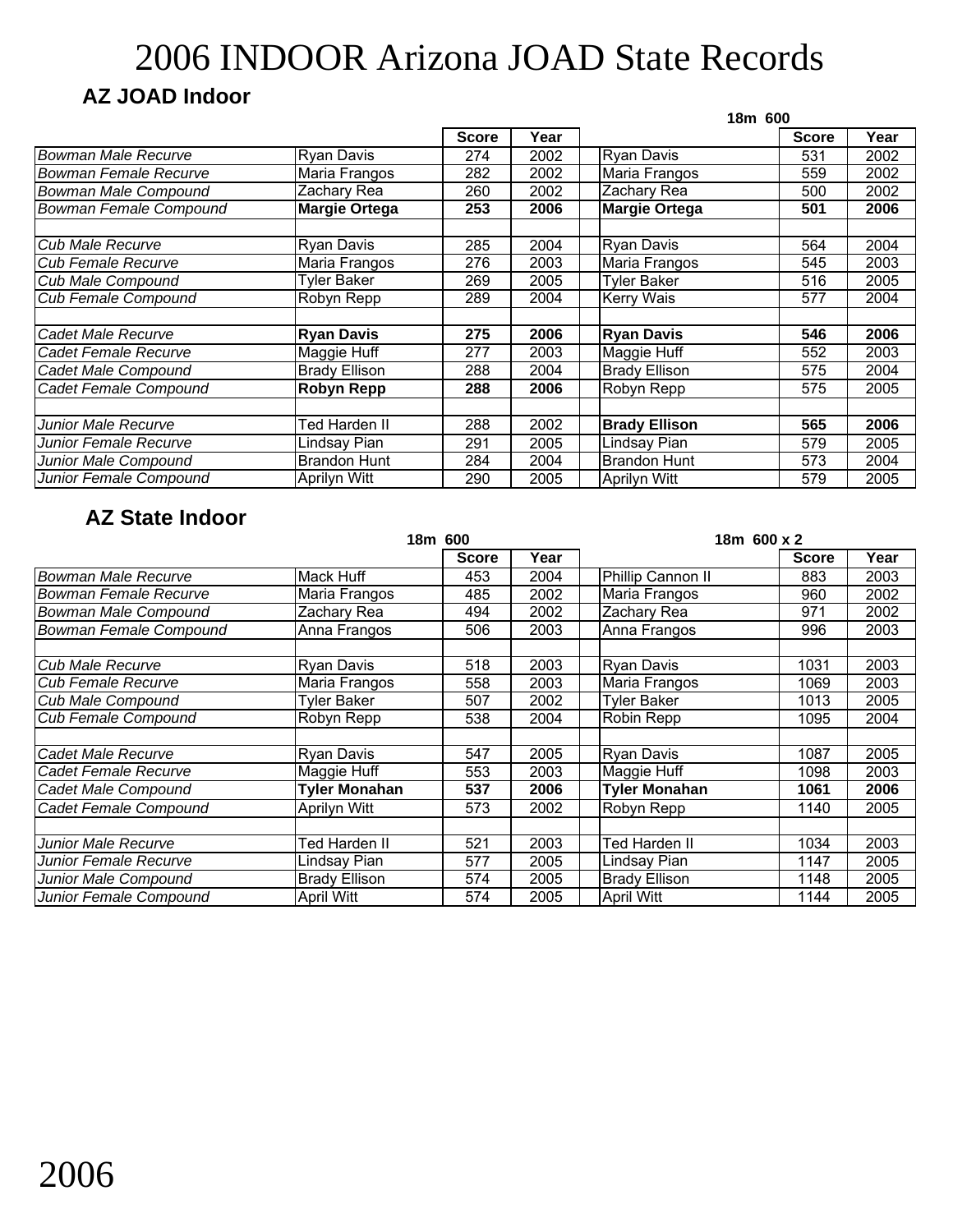### **AZ JOAD Indoor**

|                               |                      |              | 18m 600 |                      |              |      |
|-------------------------------|----------------------|--------------|---------|----------------------|--------------|------|
|                               |                      | <b>Score</b> | Year    |                      | <b>Score</b> | Year |
| <b>Bowman Male Recurve</b>    | <b>Ryan Davis</b>    | 274          | 2002    | <b>Ryan Davis</b>    | 531          | 2002 |
| Bowman Female Recurve         | Maria Frangos        | 282          | 2002    | Maria Frangos        | 559          | 2002 |
| Bowman Male Compound          | Zachary Rea          | 260          | 2002    | Zachary Rea          | 500          | 2002 |
| <b>Bowman Female Compound</b> | Anna Frangos         | 239          | 2003    | Anna Frangos         | 463          | 2003 |
|                               |                      |              |         |                      |              |      |
| Cub Male Recurve              | <b>Ryan Davis</b>    | 285          | 2004    | <b>Ryan Davis</b>    | 564          | 2004 |
| <b>Cub Female Recurve</b>     | Maria Frangos        | 276          | 2003    | Maria Frangos        | 545          | 2003 |
| Cub Male Compound             | <b>Tyler Baker</b>   | 269          | 2005    | <b>Tyler Baker</b>   | 516          | 2005 |
| <b>Cub Female Compound</b>    | Robyn Repp           | 289          | 2004    | <b>Kerry Wais</b>    | 577          | 2004 |
|                               |                      |              |         |                      |              |      |
| Cadet Male Recurve            | <b>Ryan Davis</b>    | 275          | 2005    | <b>Ryan Davis</b>    | 545          | 2005 |
| Cadet Female Recurve          | Maggie Huff          | 277          | 2003    | Maggie Huff          | 552          | 2003 |
| Cadet Male Compound           | <b>Brady Ellison</b> | 288          | 2004    | <b>Brady Ellison</b> | 575          | 2004 |
| Cadet Female Compound         | Robyn Repp           | 289          | 2005    | Robyn Repp           | 575          | 2005 |
|                               |                      |              |         |                      |              |      |
| Junior Male Recurve           | Ted Harden II        | 288          | 2002    | Ted Harden II        | 555          | 2002 |
| Junior Female Recurve         | <b>Lindsay Pian</b>  | 291          | 2005    | <b>Lindsay Pian</b>  | 579          | 2005 |
| Junior Male Compound          | <b>Brandon Hunt</b>  | 284          | 2004    | <b>Brandon Hunt</b>  | 573          | 2004 |
| Junior Female Compound        | <b>Aprilyn Witt</b>  | 290          | 2005    | <b>Aprilyn Witt</b>  | 579          | 2005 |

|                              |                      | 18m 600<br>18m 600 x 2 |      |                      |              |      |
|------------------------------|----------------------|------------------------|------|----------------------|--------------|------|
|                              |                      | <b>Score</b>           | Year |                      | <b>Score</b> | Year |
| <b>Bowman Male Recurve</b>   | Mack Huff            | 453                    | 2004 | Phillip Cannon II    | 883          | 2003 |
| <b>Bowman Female Recurve</b> | Maria Frangos        | 485                    | 2002 | Maria Frangos        | 960          | 2002 |
| <b>Bowman Male Compound</b>  | Zachary Rea          | 494                    | 2002 | Zachary Rea          | 971          | 2002 |
| Bowman Female Compound       | Anna Frangos         | 506                    | 2003 | Anna Frangos         | 996          | 2003 |
|                              |                      |                        |      |                      |              |      |
| Cub Male Recurve             | Ryan Davis           | 518                    | 2003 | <b>Ryan Davis</b>    | 1031         | 2003 |
| Cub Female Recurve           | Maria Frangos        | 558                    | 2003 | Maria Frangos        | 1069         | 2003 |
| <b>Cub Male Compound</b>     | <b>Tyler Baker</b>   | 507                    | 2005 | <b>Tyler Baker</b>   | 1013         | 2005 |
| <b>Cub Female Compound</b>   | Robyn Repp           | 538                    | 2004 | Robin Repp           | 1095         | 2004 |
|                              |                      |                        |      |                      |              |      |
| Cadet Male Recurve           | <b>Ryan Davis</b>    | 547                    | 2005 | <b>Ryan Davis</b>    | 1087         | 2005 |
| <b>Cadet Female Recurve</b>  | Maggie Huff          | 553                    | 2003 | Maggie Huff          | 1098         | 2003 |
| Cadet Male Compound          | No Competitor        |                        | 2002 | No Competitor        |              | 2002 |
| Cadet Female Compound        | Aprilyn Witt         | 573                    | 2002 | <b>Robyn Repp</b>    | 1140         | 2005 |
|                              |                      |                        |      |                      |              |      |
| <b>Junior Male Recurve</b>   | Ted Harden II        | 521                    | 2003 | Ted Harden II        | 1034         | 2003 |
| Junior Female Recurve        | Lindsay Pian         | 577                    | 2005 | <b>Lindsay Pian</b>  | 1147         | 2005 |
| Junior Male Compound         | <b>Brady Ellison</b> | 574                    | 2005 | <b>Brady Ellison</b> | 1148         | 2005 |
| Junior Female Compound       | <b>April Witt</b>    | 574                    | 2005 | <b>April Witt</b>    | 1144         | 2005 |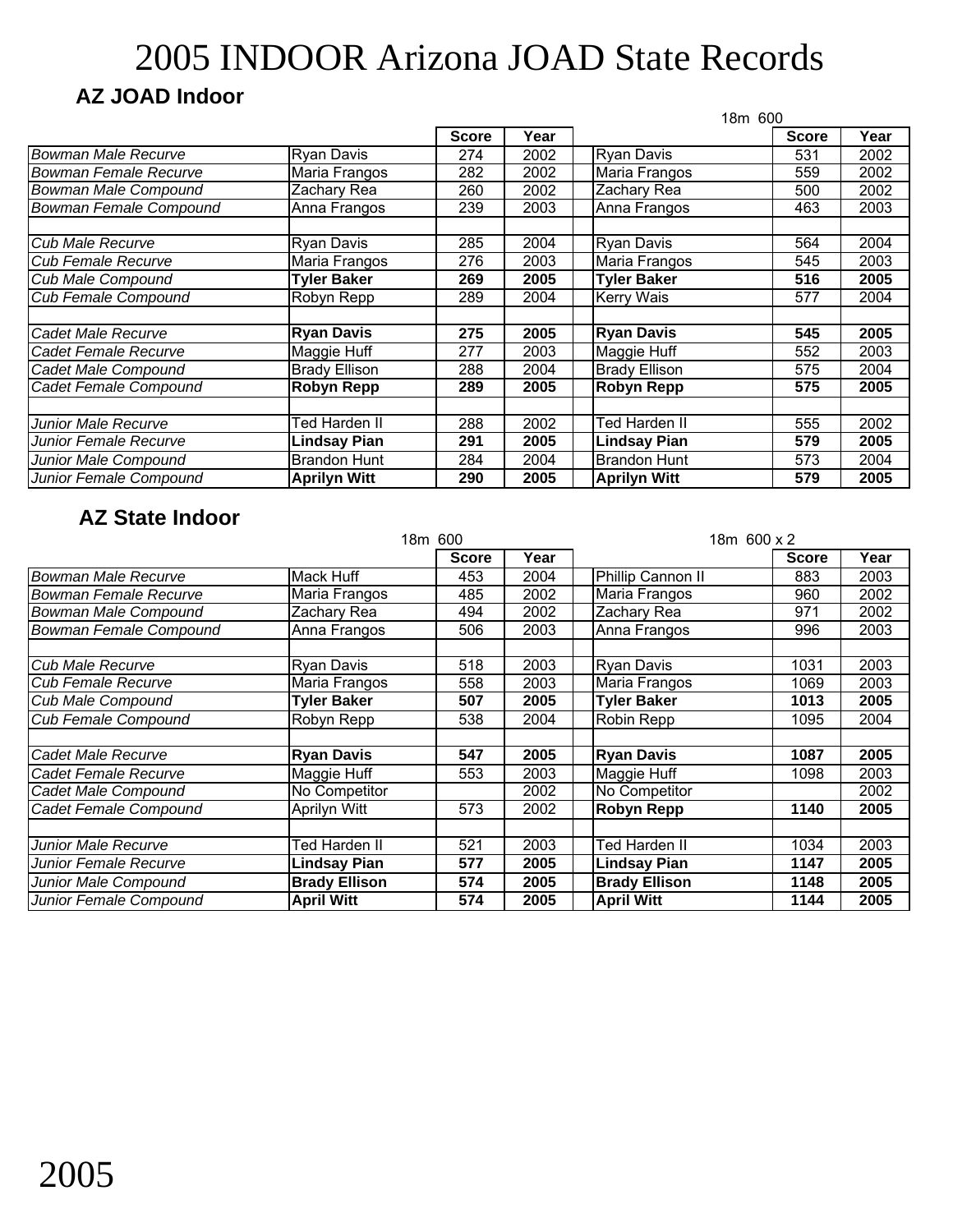### **AZ JOAD Indoor**

|                            |                      |              |      | 18m 600              |              |      |
|----------------------------|----------------------|--------------|------|----------------------|--------------|------|
|                            |                      | <b>Score</b> | Year |                      | <b>Score</b> | Year |
| <b>Bowman Male Recurve</b> | <b>Ryan Davis</b>    | 274          | 2002 | <b>Rvan Davis</b>    | 531          | 2002 |
| Bowman Female Recurve      | Maria Frangos        | 282          | 2002 | Maria Frangos        | 559          | 2002 |
| Bowman Male Compound       | Zachary Rea          | 260          | 2002 | Zachary Rea          | 500          | 2002 |
| Bowman Female Compound     | Anna Frangos         | 239          | 2003 | Anna Frangos         | 463          | 2003 |
|                            |                      |              |      |                      |              |      |
| Cub Male Recurve           | <b>Ryan Davis</b>    | 285          | 2004 | <b>Ryan Davis</b>    | 564          | 2004 |
| <b>Cub Female Recurve</b>  | Maria Frangos        | 276          | 2003 | Maria Frangos        | 545          | 2003 |
| Cub Male Compound          | No Competitor        |              | 2002 | No Competitor        |              | 2002 |
| <b>Cub Female Compound</b> | <b>Robyn Repp</b>    | 289          | 2004 | <b>Robyn Repp</b>    | 577          | 2004 |
|                            |                      |              |      |                      |              |      |
| Cadet Male Recurve         | Michael Mitchell     | 236          | 2003 | Michael Mitchell     | 438          | 2003 |
| Cadet Female Recurve       | Maggie Huff          | 277          | 2003 | Maggie Huff          | 552          | 2003 |
| Cadet Male Compound        | <b>Brady Ellison</b> | 288          | 2004 | <b>Brady Ellison</b> | 575          | 2004 |
| Cadet Female Compound      | <b>Aprilyn Witt</b>  | 283          | 2002 | Aprilyn Witt         | 563          | 2002 |
|                            |                      |              |      |                      |              |      |
| Junior Male Recurve        | <b>Ted Harden II</b> | 288          | 2002 | Ted Harden II        | 555          | 2002 |
| Junior Female Recurve      | <b>Lindsay Pian</b>  | 282          | 2004 | Lindsay Pian         | 560          | 2004 |
| Junior Male Compound       | <b>Brandon Hunt</b>  | 289          | 2004 | <b>Brandon Hunt</b>  | 573          | 2004 |
| Junior Female Compound     | Jessica Grant        | 289          | 2002 | Jessica Grant        | 578          | 2002 |

|                              |                         | 18m 600      |      | 18m 600 x 2             |              |      |
|------------------------------|-------------------------|--------------|------|-------------------------|--------------|------|
|                              |                         | <b>Score</b> | Year |                         | <b>Score</b> | Year |
| Bowman Male Recurve          | <b>Mack Huff</b>        | 453          | 2004 | Phillip Cannon II       | 883          | 2003 |
| <b>Bowman Female Recurve</b> | Maria Frangos           | 485          | 2002 | Maria Frangos           | 960          | 2002 |
| Bowman Male Compound         | <b>Rockne Repp</b>      | 455          | 2004 | Zachary Rea             | 971          | 2002 |
| Bowman Female Compound       | Anna Frangos            | 506          | 2003 | Anna Frangos            | 996          | 2003 |
|                              |                         |              |      |                         |              |      |
| <b>Cub Male Recurve</b>      | Ryan Davis              | 518          | 2003 | <b>Rvan Davis</b>       | 1031         | 2003 |
| <b>Cub Female Recurve</b>    | Maria Frangos           | 558          | 2003 | Maria Frangos           | 1069         | 2003 |
| Cub Male Compound            | No Competitor           |              | 2002 | No Competitor           |              | 2002 |
| <b>Cub Female Compound</b>   | <b>Robyn Repp</b>       | 557          | 2004 | <b>Robyn Repp</b>       | 1095         | 2004 |
|                              |                         |              |      |                         |              |      |
| Cadet Male Recurve           | <b>Michael Mitchell</b> | 447          | 2003 | <b>Michael Mitchell</b> | 890          | 2003 |
| Cadet Female Recurve         | Maggie Huff             | 553          | 2003 | Maggie Huff             | 1098         | 2003 |
| Cadet Male Compound          | No Competitor           |              | 2002 | No Competitor           |              | 2002 |
| Cadet Female Compound        | Aprilyn Witt            | 573          | 2002 | Aprilyn Witt            | 1136         | 2002 |
|                              |                         |              |      |                         |              |      |
| Junior Male Recurve          | Ted Harden II           | 521          | 2003 | Ted Harden II           | 1034         | 2003 |
| Junior Female Recurve        | Lindsay Pian            | 570          | 2004 | Lindsay Pian            | 1133         | 2004 |
| Junior Male Compound         | Chris Anstead           | 552          | 2002 | <b>Chris Anstead</b>    | 1098         | 2002 |
| Junior Male Compound         | Gary Russo              | 552          | 2002 |                         |              |      |
| Junior Female Compound       | <b>April Witt</b>       | 570          | 2004 | <b>April Witt</b>       | 1128         | 2004 |